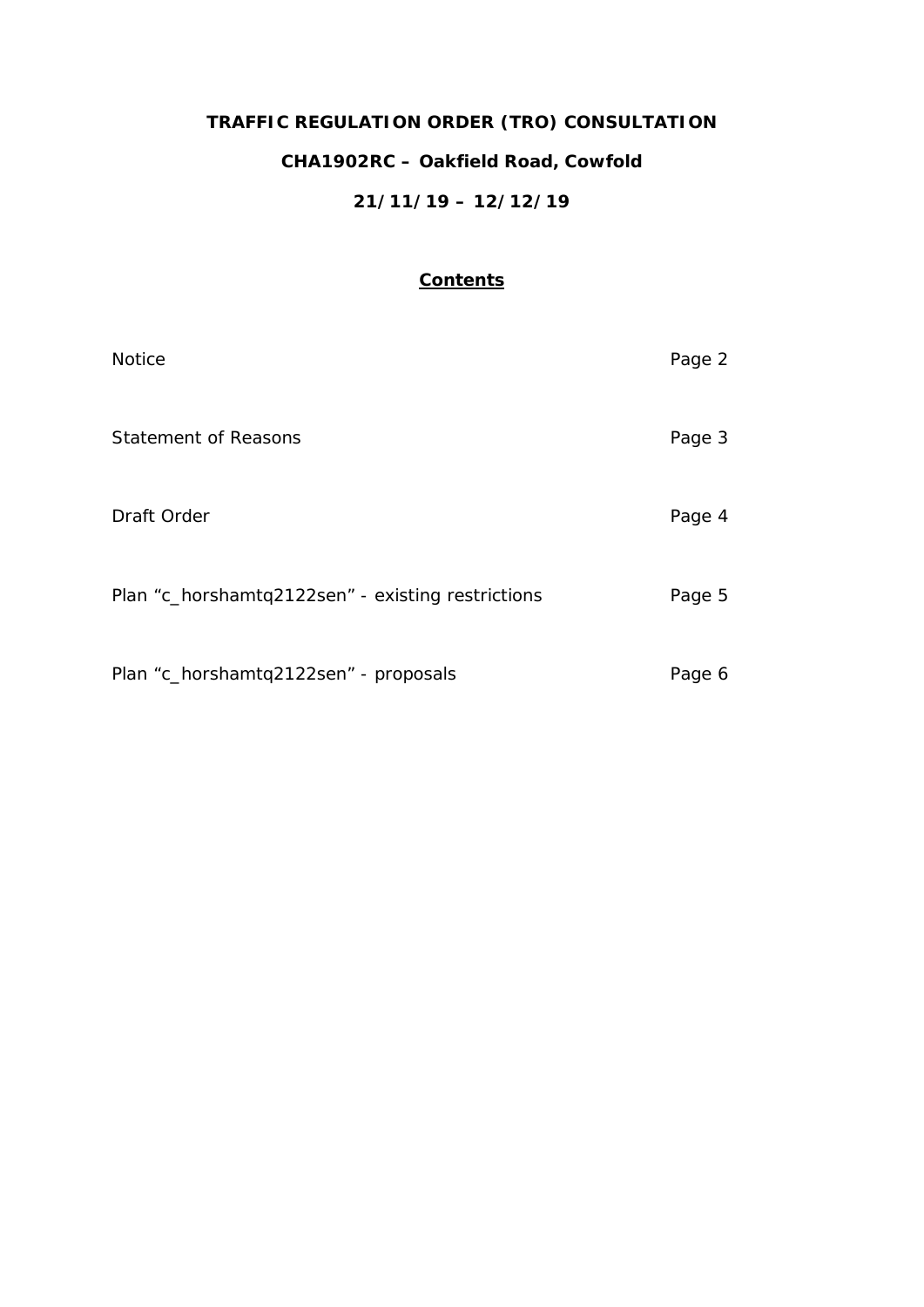#### **WEST SUSSEX COUNTY COUNCIL ((HORSHAM DISTRICT) (PARKING PLACES AND TRAFFIC REGULATION) (CONSOLIDATION NO. 2) ORDER 2006) (OAKFIELD ROAD AMENDMENT) ORDER 201\***

**NOTICE** is hereby given that West Sussex County Council propose to make a permanent Order under the provisions of the Road Traffic Regulation Act 1984, the effect of which will be to introduce lengths of prohibition of waiting at any time (double yellow lines) on Oakfield Road in and around its junction with the A272 Bolney Road.

Full details of the proposals in this Notice can be viewed on our website [www.westsussex.gov.uk/tro.](http://www.westsussex.gov.uk/tro) The website includes a response form for comments or objections.

The documents may be inspected at West Sussex County Council, County Hall, Chichester during normal office hours, and at the Horsham Public Library, Lower Tanbridge Way, Horsham during normal library opening hours.

Any objections or comments about these proposals must be received by  $12<sup>th</sup>$  December 2019. These may be sent via the response form on the website, in writing to: TRO Team, West Sussex County Council, The Grange, Tower Street, Chichester, PO19 1RH; or by e-mail to: [tro.team@westsussex.gov.uk.](mailto:tro.team@westsussex.gov.uk) Library staff will NOT be in a position to answer questions on the proposal and all correspondence should be addressed to the undersigned, quoting the reference TRO/CHA1902/RC. Only correspondence including a full name and address will be considered.

Dated this 21<sup>st</sup> November 2019

Director of Law & Assurance County Hall Chichester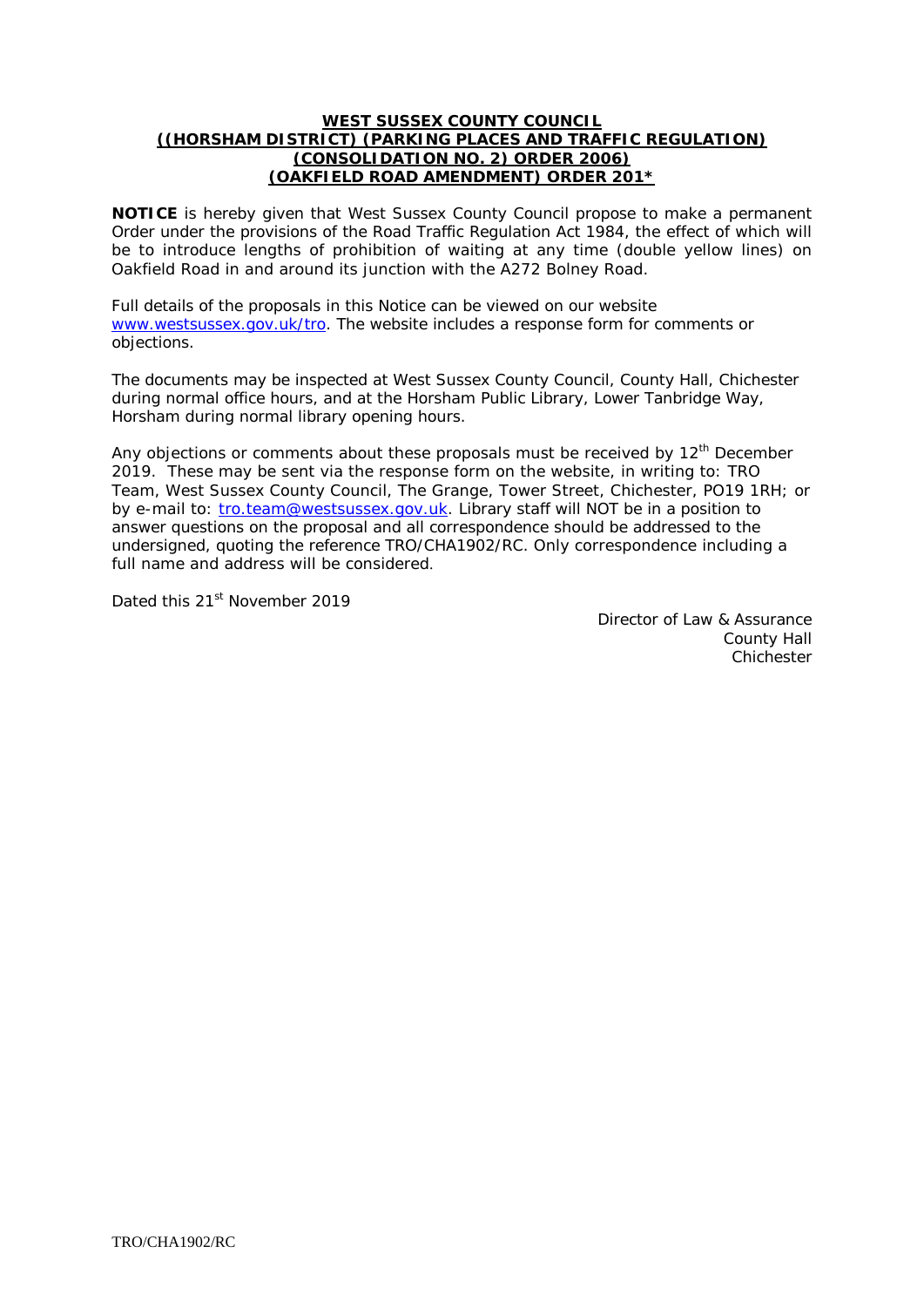### **WEST SUSSEX COUNTY COUNCIL ((HORSHAM DISTRICT) (PARKING PLACES AND TRAFFIC REGULATION) (CONSOLIDATION NO. 2) ORDER 2006) (OAKFIELD ROAD AMENDMENT) ORDER 201\***

## **STATEMENT OF REASONS FOR PROPOSING TO MAKE THE ORDER**

The County Council in exercise of their powers under the Road Traffic Regulation Act 1984, propose to introduce a permanent Order the effect of which will be to introduce lengths of prohibition of waiting at any time (double yellow lines) on Oakfield Road in and around its junction with the A272 Bolney Road.

Oakfield Road is a residential cul-de-sac accessed from the A272 Vehicles are frequently parking around the junction obstructing the tactile pedestrian crossing points and obstructing sight lines for vehicles entering and exiting the cul-de-sac.

The Chanctonbury County Local Committee approved progression of a Traffic Order to resolve this issue.

It is proposed to introduce double yellow lines on both sides of the Oakfield Road junction with the A272. This will provide clearer sight lines for motorists and pedestrians crossing the junction

This Order is proposed for avoiding danger to persons or traffic using the road, for preventing damage to the road, and to facilitate the passage on the road of any class of traffic.

Plan No. TQ2122SEN

shows the length of road, which is the subject of the proposed Order.

Director of Law & Assurance County Hall Chichester

November 2019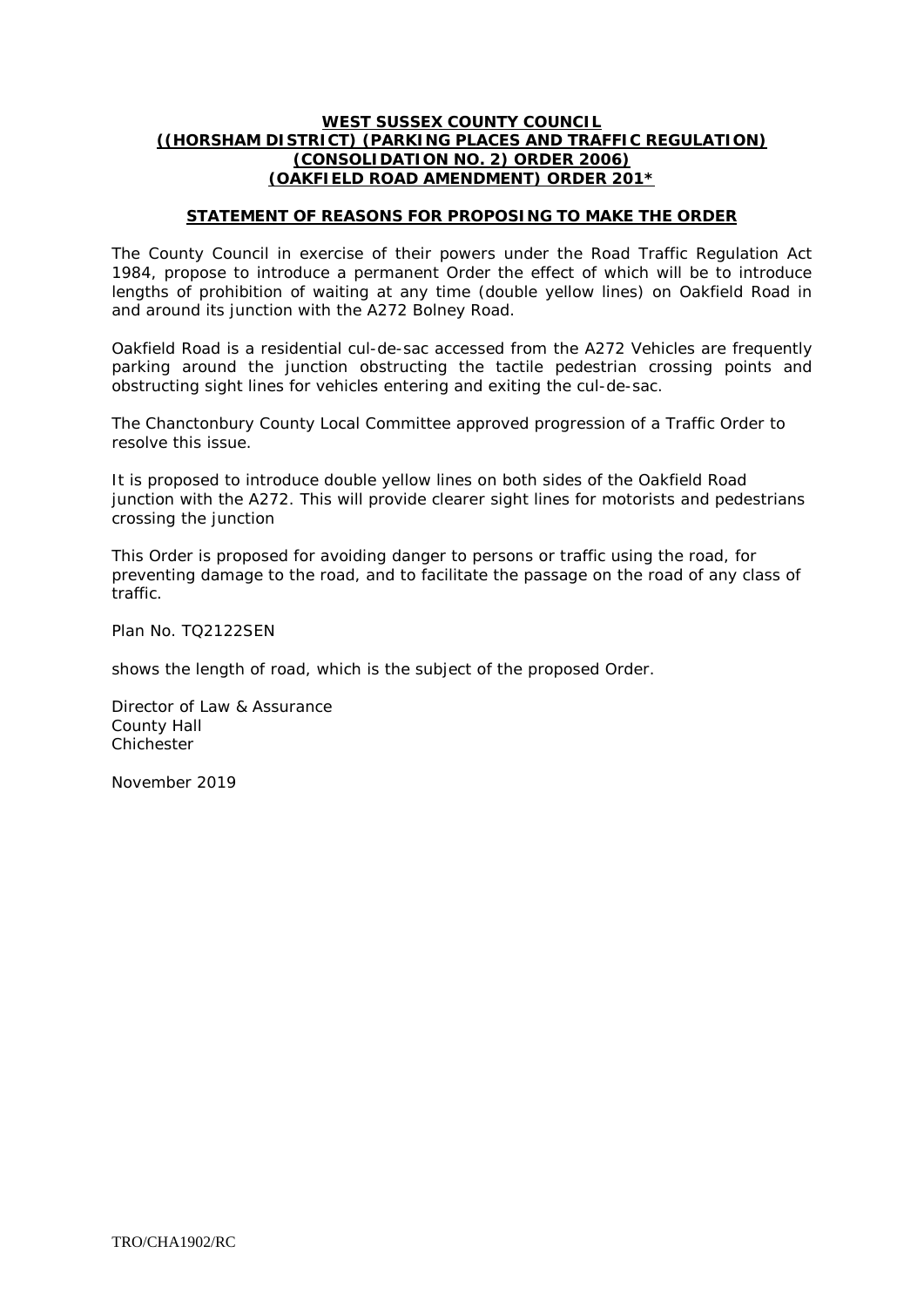### **WEST SUSSEX COUNTY COUNCIL ((HORSHAM DISTRICT) (PARKING PLACES AND TRAFFIC REGULATION) (CONSOLIDATION NO. 2) ORDER 2006) (OAKFIELD ROAD AMENDMENT) ORDER 201\***

West Sussex County Council in exercise of their powers under Sections 1 (1) 2 (1) and (2), 4 (2), 45, 46, 49 and 53 and Part IV of Schedule 9 of the Road Traffic Regulation Act 1984 "the Act" as amended and of all other enabling powers and after consultation with the chief officer of police in accordance with Part III of Schedule 9 to the Act hereby make the following Order:-

- 1. This Order shall come into operation on the X day of X 2019 and may be cited as "West Sussex County Council ((Horsham District) (Parking Places and Traffic Regulation) (Consolidation No. 2) Order 2006) (Oakfield Road Amendment) Order 2019."
- 2. The "West Sussex County Council (Horsham District) (Parking Places and Traffic Regulation) (Consolidation No.2) Order 2006" is hereby amended by the insertion into it of the plan attached in the First Schedule to this Order.

#### **FIRST SCHEDULE Plan to be inserted (as attached)**

TQ2122SEN (Sheet Issue No. 1)

| The COMMON SEAL of WEST SUSSEX<br>COUNTY COUNCIL was hereto affixed |        |        |
|---------------------------------------------------------------------|--------|--------|
| the<br>in the presence of                                           | day of | (L.S.) |
| Authorised Signatory                                                |        |        |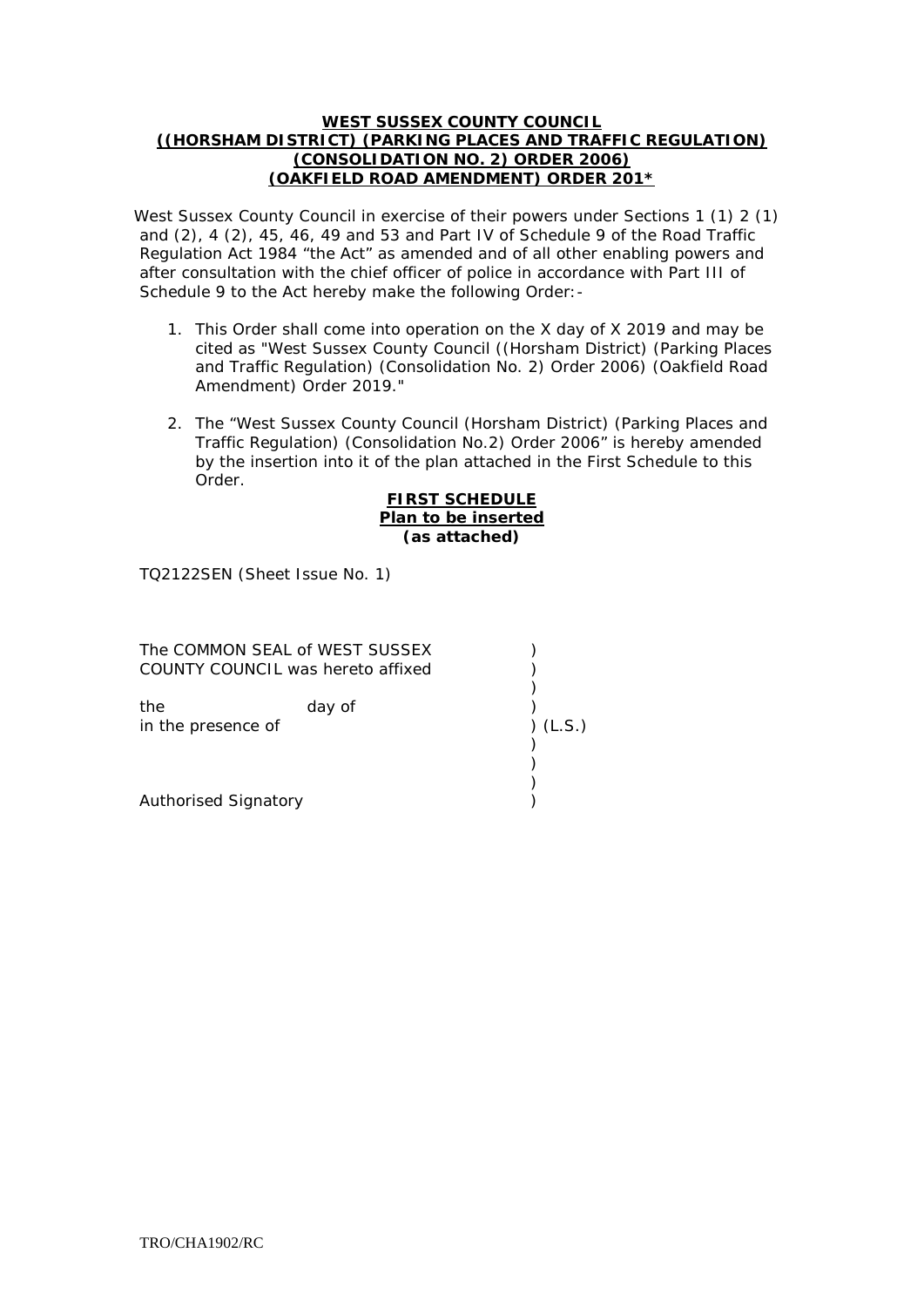